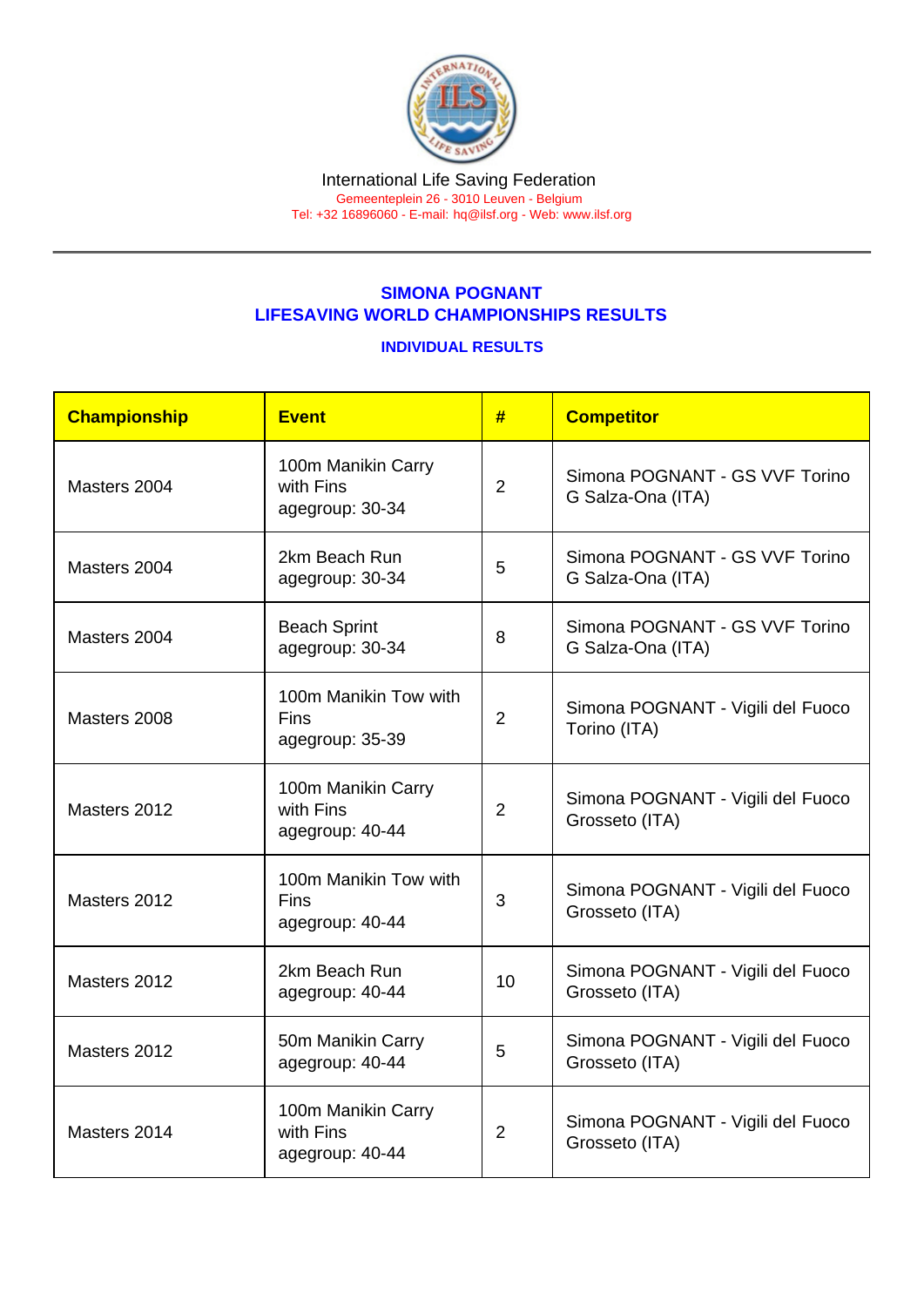| <b>Championship</b> | <b>Event</b>                                       | #              | <b>Competitor</b>                                   |
|---------------------|----------------------------------------------------|----------------|-----------------------------------------------------|
| Masters 2014        | 100m Manikin Tow with<br>Fins<br>agegroup: 40-44   | 3              | Simona POGNANT - Vigili del Fuoco<br>Grosseto (ITA) |
| Masters 2014        | 50m Manikin Carry<br>agegroup: 40-44               | 9              | Simona POGNANT - Vigili del Fuoco<br>Grosseto (ITA) |
| Masters 2014        | <b>Board Race</b><br>agegroup: 40-44               | 11             | Simona POGNANT - Vigili del Fuoco<br>Grosseto (ITA) |
| Masters 2016        | 100m Manikin Carry<br>with Fins<br>agegroup: 40-44 | 6              | Simona POGNANT - Vigili del Fuoco<br>Grosseto (ITA) |
| Masters 2016        | 50m Manikin Carry<br>agegroup: 40-44               | 13             | Simona POGNANT - Vigili del Fuoco<br>Grosseto (ITA) |
| Masters 2016        | <b>Beach Flags</b><br>agegroup: 40-44              | 4              | Simona POGNANT - Vigili del Fuoco<br>Grosseto (ITA) |
| Masters 2016        | <b>Board Race</b><br>agegroup: 40-44               | $\overline{7}$ | Simona POGNANT - Vigili del Fuoco<br>Grosseto (ITA) |
| Masters 2018        | 100m Manikin Carry<br>with Fins<br>agegroup: 45-49 | 4              | Simona POGNANT - Vigili del Fuoco<br>Grosseto (ITA) |
| Masters 2018        | 100m Manikin Tow with<br>Fins<br>agegroup: 45-49   | 5              | Simona POGNANT - Vigili del Fuoco<br>Grosseto (ITA) |
| Masters 2018        | 50m Manikin Carry<br>agegroup: 45-49               | 10             | Simona POGNANT - Vigili del Fuoco<br>Grosseto (ITA) |
| Masters 2018        | <b>Board Race</b><br>agegroup: 45-49               | 14             | Simona POGNANT - Vigili del Fuoco<br>Grosseto (ITA) |
| Masters 2018        | <b>Surf Race</b><br>agegroup: 45-49                | 15             | Simona POGNANT - Vigili del Fuoco<br>Grosseto (ITA) |
| Masters 2010        | 100m Manikin Carry<br>with Fins<br>agegroup: 35-39 | 3              | Simona POGNANT - Vigili del Fuoco<br>Torino (ITA)   |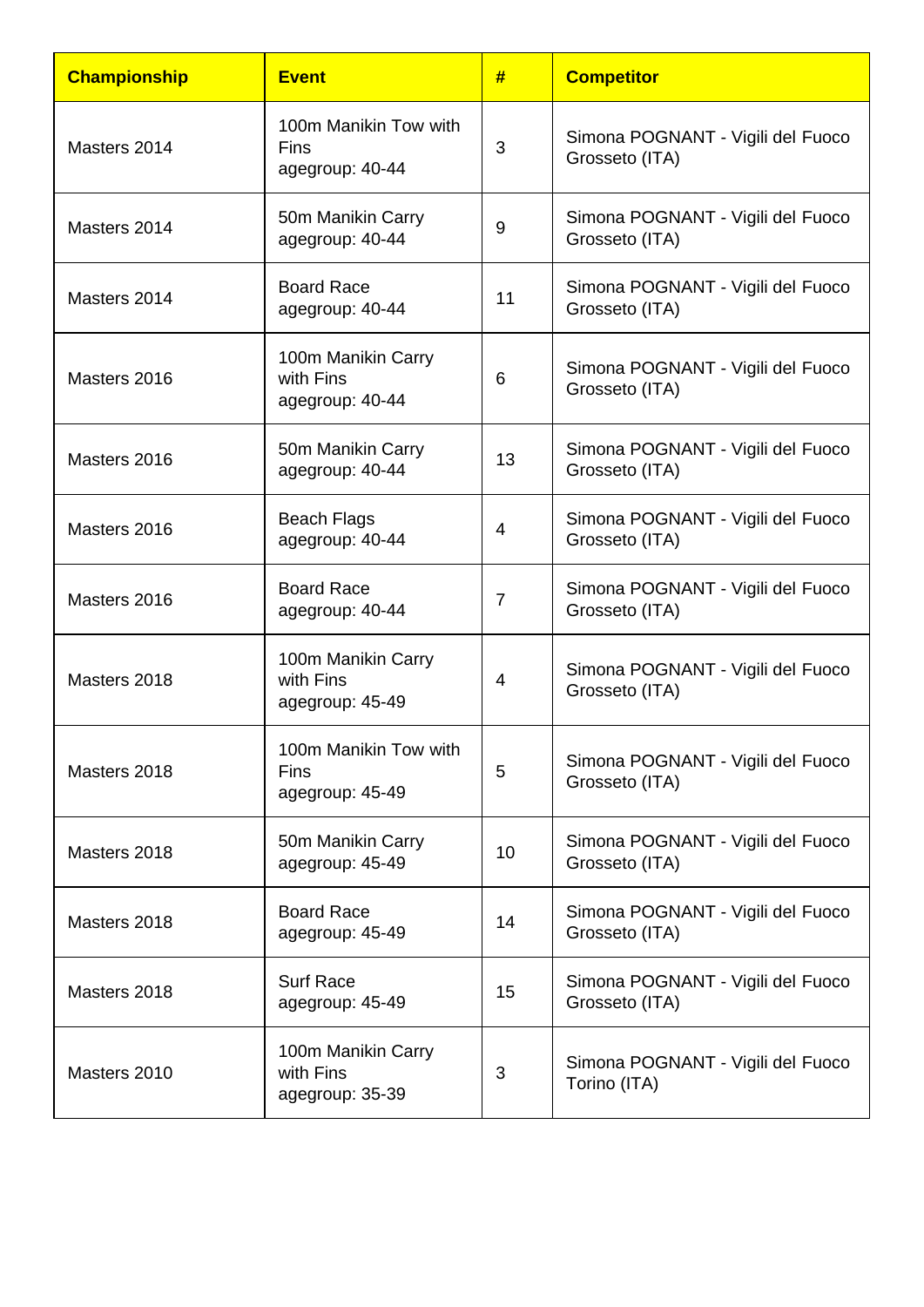| Championship | <b>Event</b>                                     | # | <b>Competitor</b>                                 |
|--------------|--------------------------------------------------|---|---------------------------------------------------|
| Masters 2010 | 100m Manikin Tow with<br>Fins<br>agegroup: 35-39 | 1 | Simona POGNANT - Vigili del Fuoco<br>Torino (ITA) |
| Masters 2010 | 2km Beach Run<br>agegroup: 35-39                 | 4 | Simona POGNANT - Vigili del Fuoco<br>Torino (ITA) |
| Masters 2010 | 50m Manikin Carry<br>agegroup: 35-39             | 6 | Simona POGNANT - Vigili del Fuoco<br>Torino (ITA) |
| Masters 2010 | <b>Beach Flags</b><br>agegroup: 35-39            | 5 | Simona POGNANT - Vigili del Fuoco<br>Torino (ITA) |
| Masters 2010 | <b>Beach Sprint</b><br>agegroup: 35-39           | 7 | Simona POGNANT - Vigili del Fuoco<br>Torino (ITA) |
| Masters 2010 | <b>Board Race</b><br>agegroup: 35-39             | 4 | Simona POGNANT - Vigili del Fuoco<br>Torino (ITA) |

DISCLAIMER: These are sports results as retrieved on 25 Jun 2022 and are subject to change due to corrections.

If you think the displayed result is incorrectly presented, please raise a flag at [The ILS Lifesaving Sport Website.](https://sport.ilsf.org)